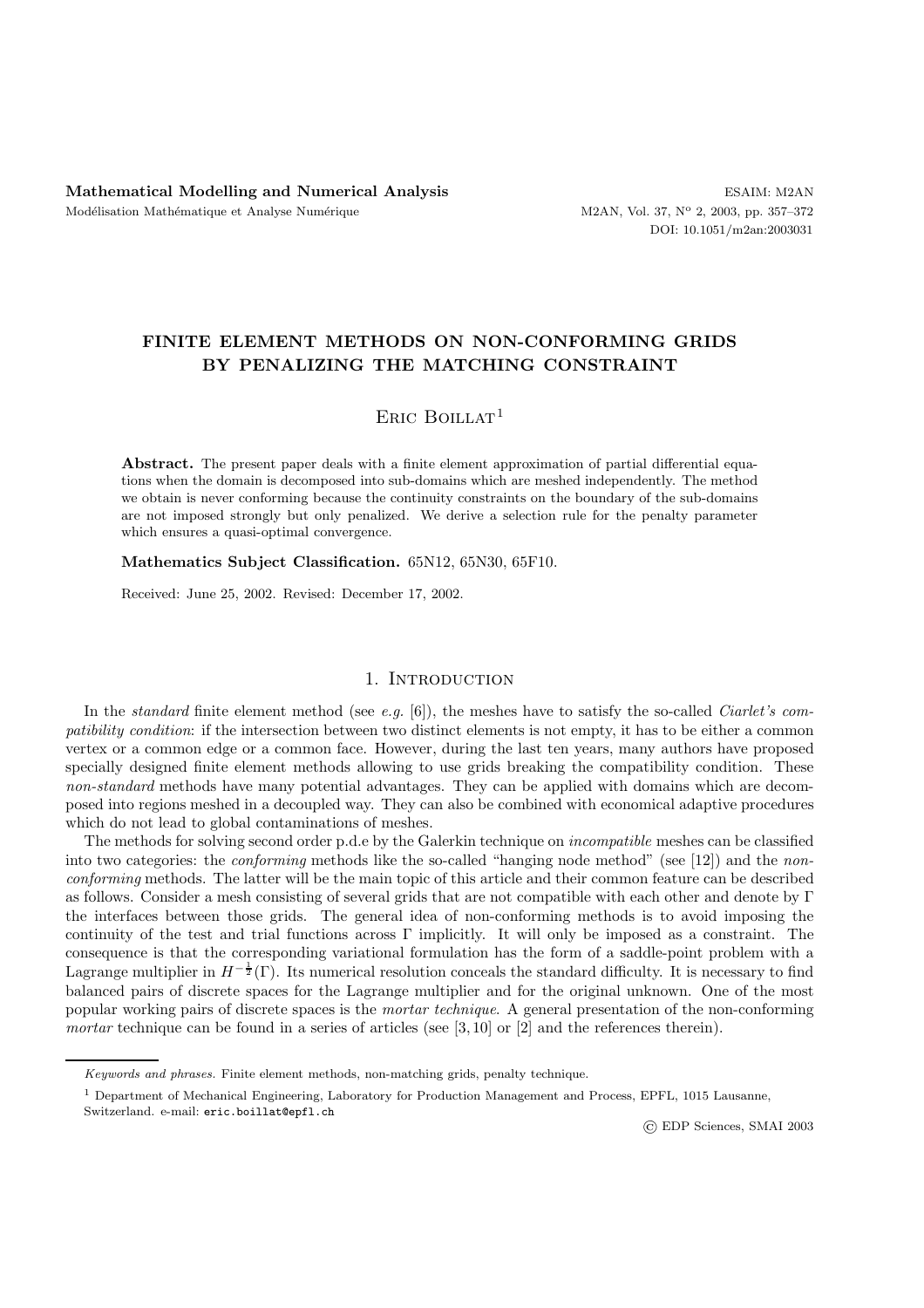In the present paper, we describe an alternative to the mortar technique for matching incompatible grids in the case of *linear* finite elements. The basic idea is to eliminate the Lagrange multiplier by means of the penalty technique. We get a discrete scheme which can be compared to the well-known Nitsche method (see [11]) without the consistency terms. The essential novelty of our work is to show that quasi-optimal convergence can be achieved with a penalty parameter proportional to the mesh size, and not to the square of the mesh size as a straightforward analysis tends to show. This result has two consequences. It improves the conditioning of the stiffness matrix. It also allows a numerical integration of the penalty term without any loss of convergence.

The plan of our work is as follows. In Section 2, we present our method on a simple model problem. In Section 3, the quasi-optimal convergence is proved. In Section 4, we simplify our method by integrating the penalty term numerically and we prove that the order of convergence is preserved. In Section 5, we explain how the stiffness matrix can be constructed and stored under the form of a sparse matrix. Finally, in Section 6, we report some numerical experiments. They will demonstrate the efficiency of our method in a particular situation.

## 2. Presentation of the method

In this section, our non-conforming method will be exposed on a model problem. Let us first introduce the needed notations.

#### 2.1. **Notations**

For any open set  $S \subset R^d$ ,  $d = 1, 2, 3$ , and any  $r \in \mathbb{R}$ , we denote by  $H^r(S)$  the usual Sobolev space: if  $r \in \mathbb{N}$ .  $H^r(S)$  contains all the real-valued functions of S with square-integrable derivatives up to order r, if  $r > 0$ is non-integer,  $H^r(S)$  is defined by interpolation and finally, if  $r < 0$ ,  $H^r(S)$  is the dual space to the closure of  $C_0^{\infty}(S)$  into  $H^r(S)$ . The symbol  $\lVert \cdot \rVert_{r,S}$  denotes the usual norm in  $H^r(S)$ . The notation  $L^2(S)$  is used instead of  $H^0(S)$  and the scalar product in  $L^2(S)$  will be referred to as  $(\cdot, \cdot)_S$ . For any  $q \in \mathbb{N}$ ,  $\mathbb{P}^q(S)$  is the set of the polynomial functions of degree q over the domain S and, for any  $p, 1 \leq p < \infty$ ,  $L^p(S)$  is the space of all the real-valued functions u on S such that  $||u||_{L^p(S)}^p \equiv \int_S |u(x)|^p dx < \infty$ . By means of parametrization, observe finally that the open curves in  $\mathbb{R}^2$  are considered as open set in  $\mathbb{R}^1$  and the open surfaces in  $\mathbb{R}^3$  are considered as open set in  $\mathbb{R}^2$ .

## 2.2. **The functional framework**

Let  $\Omega$  be a polygonal domain in  $\mathbb{R}^d$  with  $d = 2$  or  $d = 3$  that can be divided into two non-overlapping polygonal and open sub-domains  $\Omega_c$  and  $\Omega_f$ 

$$
\overline{\Omega} = \overline{\Omega_{\rm c}} \cup \overline{\Omega_{\rm f}}, \quad \Omega_{\rm c} \cap \Omega_{\rm f} = \emptyset, \tag{2.1}
$$

the subdomain  $\Omega_c$  will be equipped with a coarse mesh while the subdomain  $\Omega_f$  will be equipped with a fine mesh. We finally denote by  $\Gamma$  the open interface between the domains  $\Omega_c$  and  $\Omega_f$ ,

$$
\overline{\Gamma} = \overline{\Omega_{\rm f}} \cap \overline{\Omega_{\rm c}}.\tag{2.2}
$$

**Remark 2.1.** The reason why we have divided  $\Omega$  into only two sub-domains is to keep the presentation as simple as possible. Our method can be applied even if  $\Omega$  is divided into  $M \geq 2$  non-overlapping polygonal sub-domains.

We now define the space V as the set of all the piecewise  $H^1$  functions over  $\Omega$ :

$$
V = \{u : \Omega \to \mathbb{R} \mid u_{|\Omega_c} \in H^1(\Omega_c), u_{|\Omega_f} \in H^1(\Omega_f)\}.
$$
\n(2.3)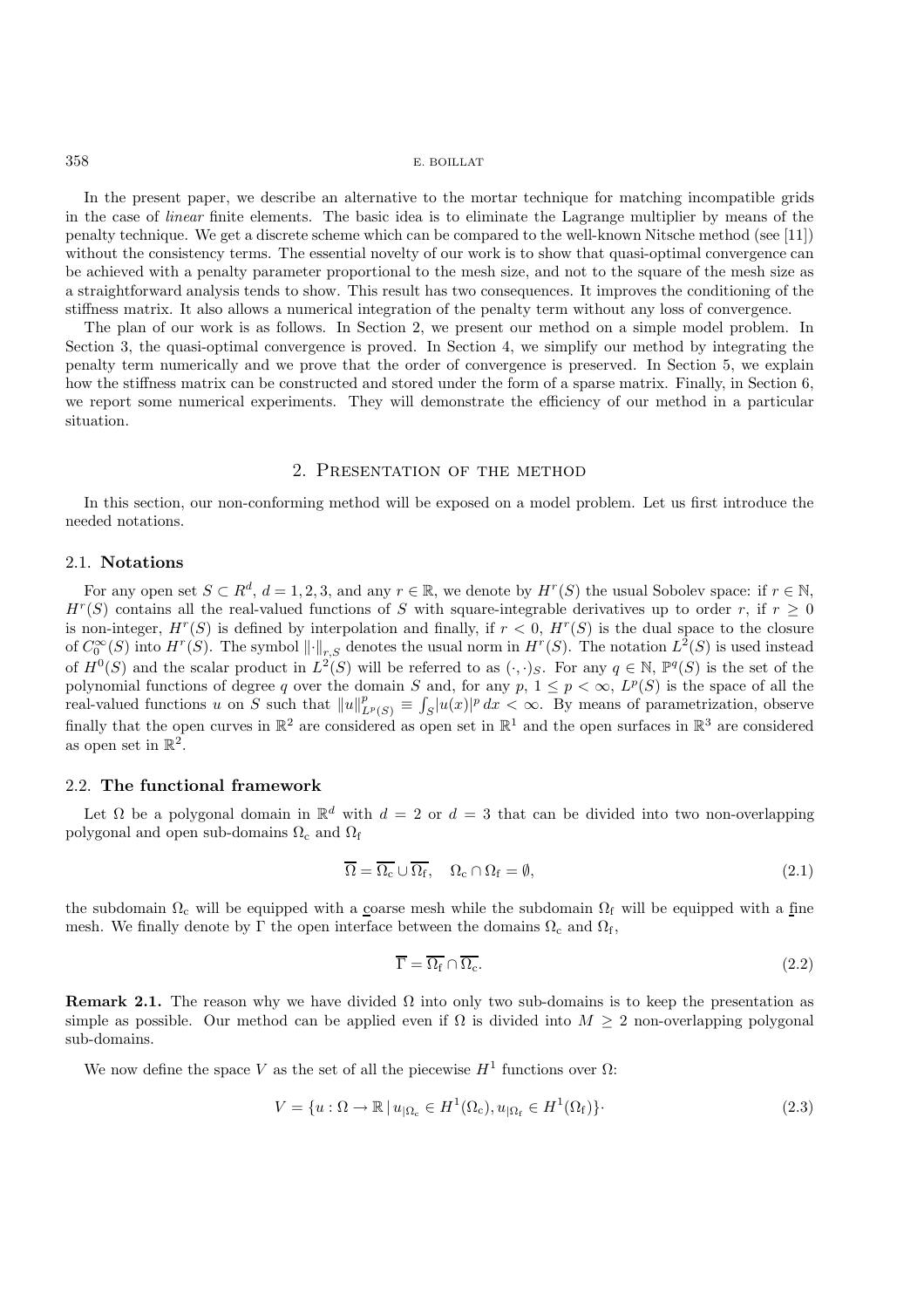The space  $V$  is an Hilbert space with the standard scalar product

$$
a(u, v) = (u, v)_{\Omega} + (\nabla u, \nabla v)_{\Omega}, u, v \in V
$$
\n(2.4)

and with the norm

$$
||v||_V^2 = a(v, v) = ||v||_{1, \Omega_c}^2 + ||v||_{1, \Omega_f}^2, v \in V.
$$
\n(2.5)

The following estimate

$$
||v||_{V} \le ||v||_{1,\Omega_c} + ||v||_{1,\Omega_f} \le \sqrt{2} ||v||_{V}
$$
\n(2.6)

is a direct consequence of the definition (2.6) and of the Young's inequality. It will be used quite extensively. The jump operator across  $\Gamma$  will be denoted by B. It maps continuously V onto  $H^{\frac{1}{2}}(\Gamma)$  and it is defined by

$$
Bu(x) = u_{|\Omega_{\rm f}}(x) - u_{|\Omega_{\rm c}}(x), \ x \in \Gamma, \ u \in V. \tag{2.7}
$$

The kernel ker B corresponds to the space  $H^1(\Omega)$  (see [10]):

$$
H^{1}(\Omega) = \ker B. \tag{2.8}
$$

## 2.3. **The model problem**

Let  $F \in L^2(\Omega)$  be given. We consider the functional

$$
J(u) = \frac{1}{2}a(u, u) - (F, u)_{\Omega}, u \in V.
$$
 (2.9)

Our model problem is to minimize J over  $H^1(\Omega)$ :

find 
$$
u \in H^1(\Omega)
$$
 such that  $J(u) \leq J(v)$ ,  $\forall v \in H^1(\Omega)$ . 
$$
(2.10)
$$

It is a standard variational formulation of an elliptic p.d.e with natural boundary conditions (see [6]):

$$
u - \Delta u = F, \text{ in } \Omega,
$$
\n
$$
(2.11)
$$

$$
\frac{\partial u}{\partial n} = 0, \text{ on } \partial \Omega. \tag{2.12}
$$

Its solution exists and is unique. From now on, we will assume that it is regular:

$$
u \in H^2(\Omega). \tag{2.13}
$$

**Remark 2.2.** It may be observe that the regularity property (2.13) is always verified if the domain  $\Omega$  is convex (see [8]).

Under the regularity assumption (2.13), the equations (2.11, 2.12) are satisfied in the  $L^2$ -sense and the normal derivative of u along the interface  $\Gamma$ ,  $\partial u/\partial n_{|\Gamma}$ , is of class  $H^{\frac{1}{2}}$  on each individual face of the polygonal boundary Γ. By a classical result about piecewise  $H^{\frac{1}{2}}$  functions (see Th. 11.4 in Chap. 1 of [9]), we get that

$$
\frac{\partial u}{\partial n_{|\Gamma}} \in H^{\nu}(\Gamma) \tag{2.14}
$$

for any index  $\nu$  between 0 and  $\frac{1}{2}$ , the value  $\frac{1}{2}$  being excluded.

Because of the characterization (2.8) of  $H^1(\Omega)$ , problem (2.10) may be seen as a constrained minimization problem. We want to find the minimum of  $J$  in the space  $V$  under the constraint

$$
Bu = 0.\t\t(2.15)
$$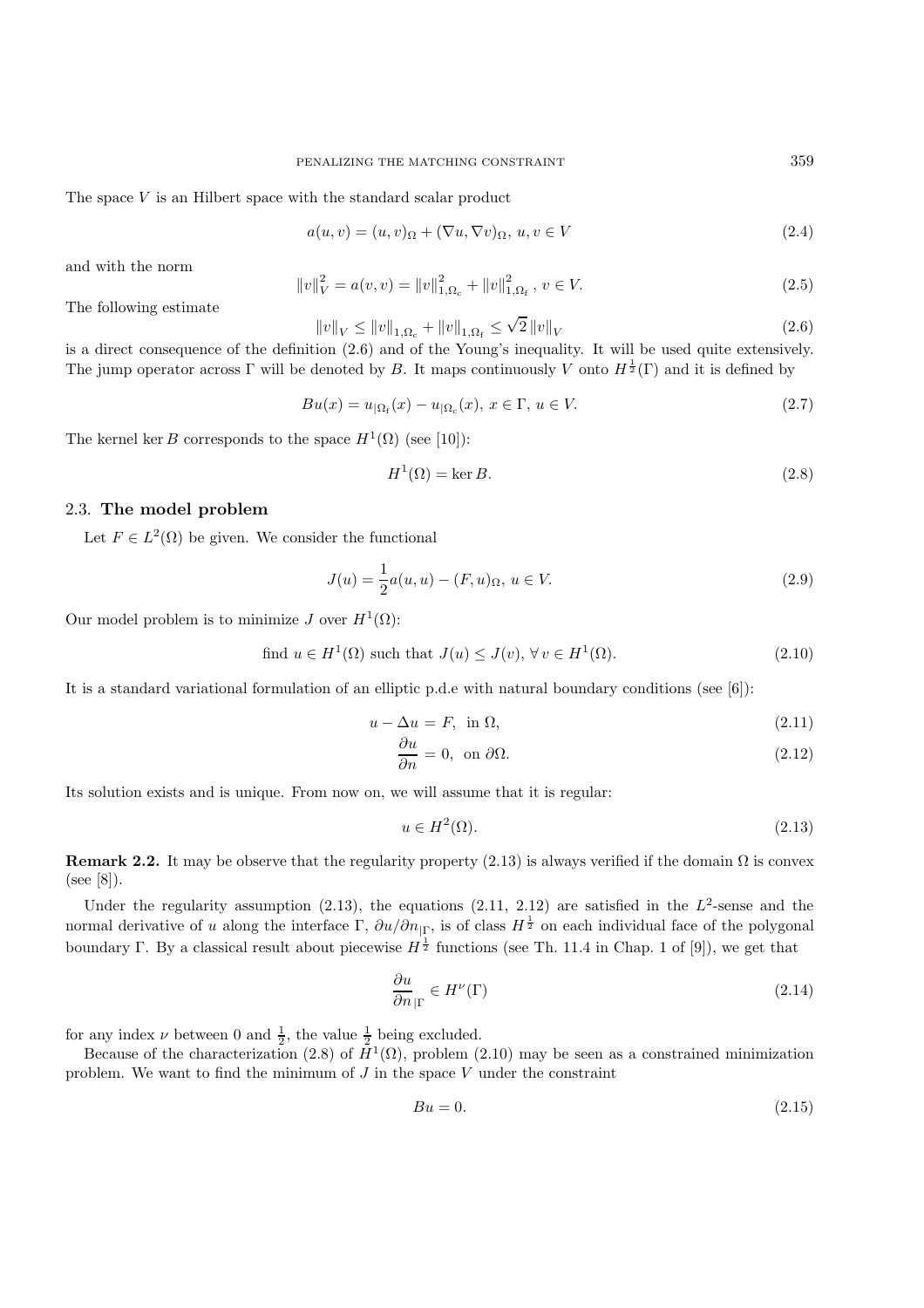To conclude this section, we use the regularity properties (2.13) and (2.14) to write the Euler equation for the solution u to (2.10). With the convention that the unit normal **n** to Γ is the **outward** normal to  $\Omega_f$ , the Euler equation reads

$$
a(u,v) - \left(\frac{\partial u}{\partial n}_{|\Gamma}, Bv\right)_{\Gamma} = (F, v)_{\Omega}, v \in V.
$$
\n(2.16)

In (2.16), it can be observed that the normal derivative  $\partial u/\partial n_{\text{I}}$  is the Lagrange multiplier for the constraint (2.15).

#### 2.4. **The numerical method**

We equip each sub-domains  $\Omega_c$  and  $\Omega_f$  with a regular family of meshes satisfying separately the Ciarlet's compatibility condition. They consist of triangles if  $d = 2$  and of tetrahedrons if  $d = 3$ . The precise definition of regularity and compatibility can be found in reference [6]. We use the notation  $\mathcal{M}_{H}^{c}$  to denote the meshes in  $\Omega_c$  and the notation  $\mathcal{M}_h^f$  for the meshes in  $\Omega_f$ . The subscripts H and h represent the mesh sizes and are defined by

$$
H = \max_{K \in M_h^c} h(K)
$$
 and  $h = \max_{K \in M_h^f} h(K)$ 

where  $h(K)$  denotes the size of any element K. It is of course assumed that

$$
H \ge h \tag{2.17}
$$

but the coarse mesh is nevertheless allowed to be locally finer than the fine mesh. On the other hand, denoting by  $\rho(K)$  the roundedness of any element K, the regularity assumption means (see [6]) that there must be a constant  $a > 0$ , independent of  $H, h > 0$ , such that it holds

$$
\frac{\rho(K)}{h(K)} \ge a, \forall K \in \mathcal{M}_H^c \cup \mathcal{M}_h^f. \tag{2.18}
$$

The resulting mesh  $\mathcal{M}_{h}$ ,

$$
\mathcal{M}_{\mathbf{h}} = \mathcal{M}_H^{\text{c}} \cup \mathcal{M}_h^{\text{f}},\tag{2.19}
$$

where **h** stands for the pair  $(H, h)$ , is a grid which violates (in principle) the compatibility condition (see Fig. 1). The trial space for the numerical method is the  $\mathbb{P}^1$  finite element discretization of the space V,

$$
V_{\mathbf{h}} = \{ u \in V \mid u_{|K} \in \mathbb{P}^1(K), \forall K \in \mathcal{M}_{\mathbf{h}} \} \tag{2.20}
$$

and the quadratic functional to minimize is

$$
J_H = J(u) + \frac{1}{2H} ||Bu||_{0,\Gamma}^2, \ u \in V.
$$
\n(2.21)

The discrete problem for the approximation  $u<sub>h</sub>$  to the solution u of (2.10) thus reads

find 
$$
u_{\mathbf{h}} \in V_{\mathbf{h}}
$$
 such that  $J_H(u_{\mathbf{h}}) \leq J_H(v), \forall v \in V_{\mathbf{h}}$ . 
$$
(2.22)
$$

Observe that  $u_{\mathbf{h}}$  is solution to the variational equation

$$
a(u_{\mathbf{h}}, v) + \frac{1}{H}(Bu_{\mathbf{h}}, Bv)_{\Gamma} = (F, v)_{\Omega}, v \in V_{\mathbf{h}}.
$$
\n(2.23)

A straightforward analysis would lead to the conclusion that the factor in front of the penalty term  $||Bu||_{0,\Gamma}^2$ in (2.21) should be  $\frac{1}{2h^2}$  and not  $\frac{1}{2H}$  to ensure an optimal convergence of order h (see Sect. II.4 in [5]). One of the major output of this paper will be to prove that the factor  $\frac{1}{H}$  is sufficient, which is by far preferable since it limits the growth in the conditioning of the stiffness matrix.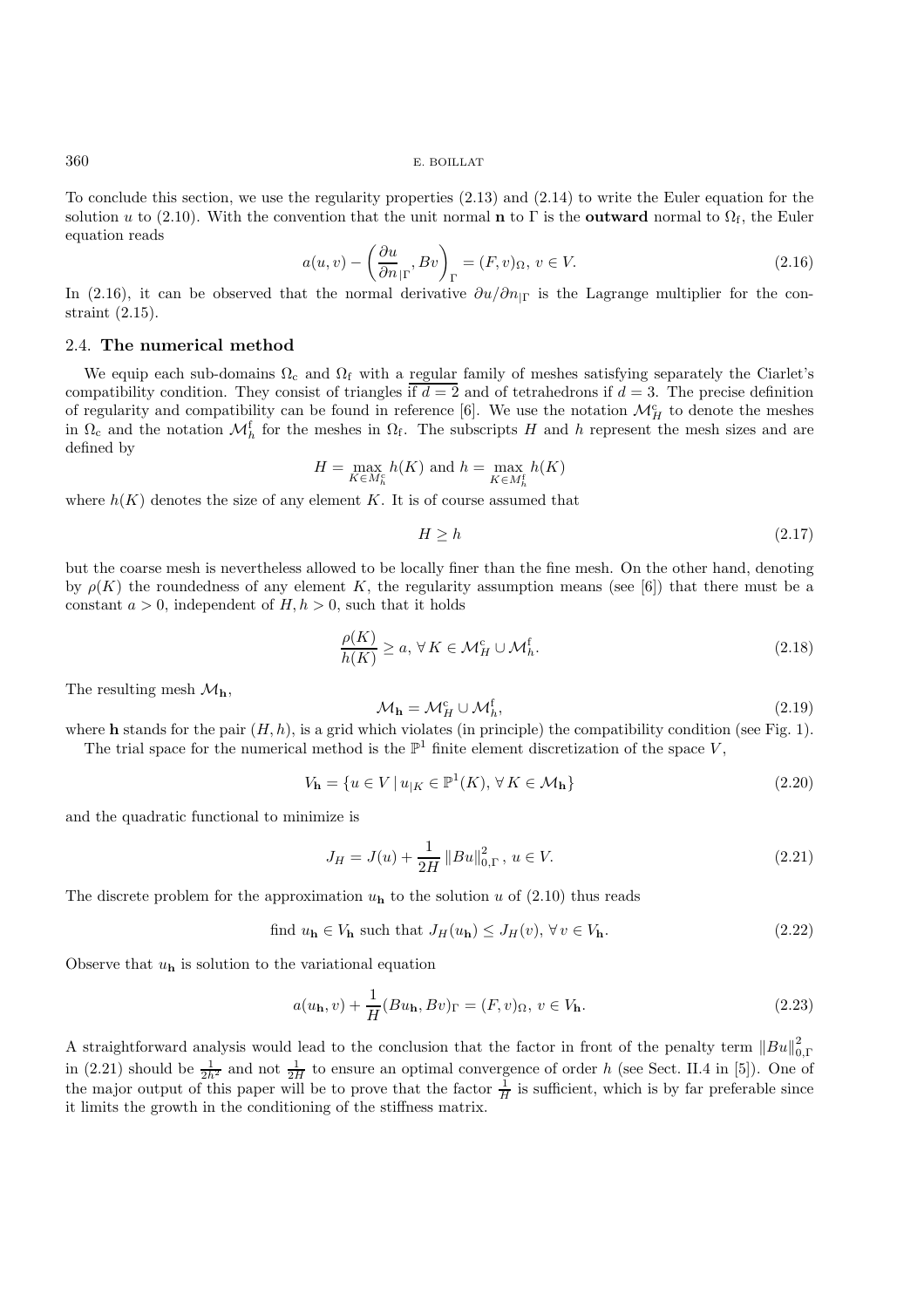

FIGURE 1. An example of a non-matching grid  $\mathcal{M}_{h}$  in two dimensions. The dashed region corresponds to the domain  $\Omega_{\rm f}$ .

**Remark 2.3.** Observe that the numerical method we are proposing is **non-consistent**. This can be seen by comparing the Euler equations (2.16) for u and (2.23) for  $u<sub>h</sub>$ . To get a **consistent** and symmetric scheme, we should add a term like

$$
\left( \left\{ \frac{\partial u_{\mathbf{h}}}{\partial n} \right\}, Bv \right)_{\Gamma} + \left( \left\{ \frac{\partial v}{\partial n} \right\}, Bu_{\mathbf{h}} \right)_{\Gamma}, \tag{2.24}
$$

on the left-hand side of (2.23) ( $\{\cdot\}$  denotes the average value on the interface:  $\{g\}(x) = \frac{1}{2}g_{\vert\Omega_c}(x) + \frac{1}{2}g_{\vert\Omega_a}(x)$ ,  $x \in \Gamma$ ). This operation leads to a well known method to approach boundary conditions and designed by Nitsche (see [11] or [13]). The error analysis of this method essentially amounts to the proof of stability and interpolation properties in well chosen norms. As we will see later on, the error analysis needed for the nonconsistent method  $(2.22)$  is more difficult.

However, the consistent Nitsche method has a severe drawback. The introduction of the term  $(2.24)$  in the stiffness matrix is a major overload. The computation of each stiffness element requires the integration over the interface  $\Gamma$  of a combination of functions which are piecewise polynomials but on different meshes. Observe that this integration cannot be done numerically, because the term  $(2.24)$  is of highest degree.

In the next section, we study the convergence property of  $u<sub>h</sub>$  to u when the mesh sizes  $h, H$  tend to zero.

## 3. THE CONVERGENCE RESULT

The error

$$
||u - u_h||_V \tag{3.1}
$$

between the solution u to (2.10) and the solution  $u<sub>h</sub>$  to the discrete problem (2.22) will be estimated in two steps.

First step. We find a bound for the so called *penalty error* 

$$
\|u - u_H\|_V \tag{3.2}
$$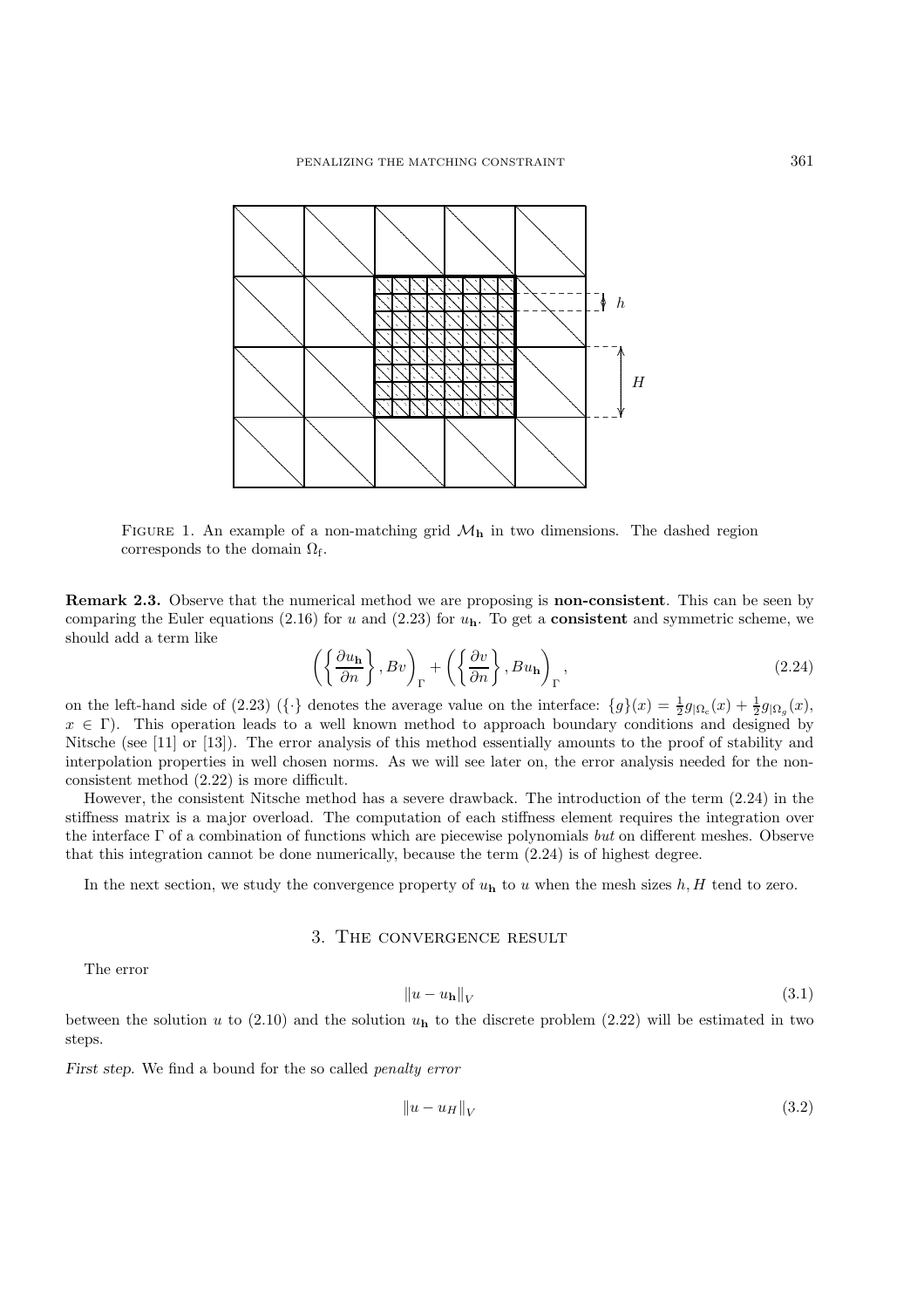where  $u_H$  is the solution to the continuous and unconstrained problem which is to find

$$
u_H \in V \text{ s.t. } J_H(u_H) \le J_H(v), \forall v \in V. \tag{3.3}
$$

Let us point out that the notation  $u_H$  does not refer to an approximation by means of the coarse grid. The subscript H actually corresponds to the penalty term and it can be observed that  $u_H$  satisfies the Euler equation

$$
a(u_H, v) + \frac{1}{H}(Bu_H, Bv)_{\Gamma} = (F, v)_{\Omega}, v \in V.
$$
\n(3.4)

*Second step.* We get a bound for the *approximation error*

$$
\left\|u_H - u_\mathbf{h}\right\|_V. \tag{3.5}
$$

It will be obtained in a classical way, using that the unconstrained problem (3.3) is consistent with the discrete problem (2.22), as it can be observed by comparing the Euler equations (2.23) and (3.4).

In the sequel, the *penalty norm*, defined over the space V by

$$
||v||_H^2 = ||v||_V^2 + \frac{1}{H} ||Bv||_{0,\Gamma}^2, \ v \in V,\tag{3.6}
$$

will be useful. Because of the obvious properties of the square root, observe that it holds

$$
||v||_{H} \le ||v||_{V} + \frac{1}{\sqrt{H}} ||Bv||_{0,\Gamma}, v \in V.
$$
\n(3.7)

#### 3.1. **The penalty error**

In this paragraph, we analyse the penalty error (3.2). The result will be based on the regularity property (2.14) of the normal derivative  $\partial u/\partial n_{|\Gamma}$ .

**Lemma 3.1.** *We assume that the solution* u *to (2.10) verifies the regularity assumption (2.13). Then, for any index*  $\nu \in [0, \frac{1}{2})$ , there is a constant C *(depending only on*  $\nu$  *and on the domains*  $\Omega_c$  *and*  $\Omega_f$ *) such that the solution*  $u_H$  *to (3.3) satisfies the estimate* 

$$
||u_H - u||_V \leq CH^{\frac{1}{2} + \nu} \left\| \frac{\partial u}{\partial n} \right\|_{\nu, \Gamma}, \forall H > 0.
$$

*Proof.* In the sequel,  $\nu$  belongs to  $(0, \frac{1}{2})$  and c is a generic constant. It can differ from line to line and may depend on  $\nu$  and on the domains  $\Omega_c$  and  $\Omega_f$ , but not on  $H$ .

Let us define a function  $\mu$  on the boundary  $\partial\Omega_c$  of  $\Omega_c$ . The function  $\mu$  vanishes on  $\partial\Omega_c/\Gamma$  and corresponds to  $\partial u/\partial n_{|\Gamma}$  on  $\Gamma$ . Since  $\partial u/\partial n_{|\Gamma} \in H^{\nu}(\Gamma)$  with  $\nu < \frac{1}{2}$ ,  $\mu$  belongs to  $H^{\nu}(\partial \Omega_c)$  and satisfies the estimate  $\|\mu\|_{0,\partial\Omega_c} \leq c$  $\frac{\partial u}{\partial n}$ |Γ  $\left\| \_\nu{\Gamma} \right\|$  (see for instance Th. 11.4 in Chap. 1 of [9]). By means of a regularization procedure (based *e.g.* on truncated Fourier series), we can find a function  $\lambda$  of class  $H^{\frac{1}{2}}(\partial\Omega_c)$  which is sufficiently close to  $\mu$  in  $L^2(\Gamma)$ :

$$
\left\|\lambda - \frac{\partial u}{\partial n}\right\|_{0,\Gamma} \le c H^{\nu} \left\|\frac{\partial u}{\partial n}\right\|_{\nu,\Gamma} \tag{3.8}
$$

$$
\|\lambda\|_{0,\partial\Omega_c/\Gamma} \le cH^{\nu} \left\|\frac{\partial u}{\partial n}\right\|_{\nu,\Gamma} \tag{3.9}
$$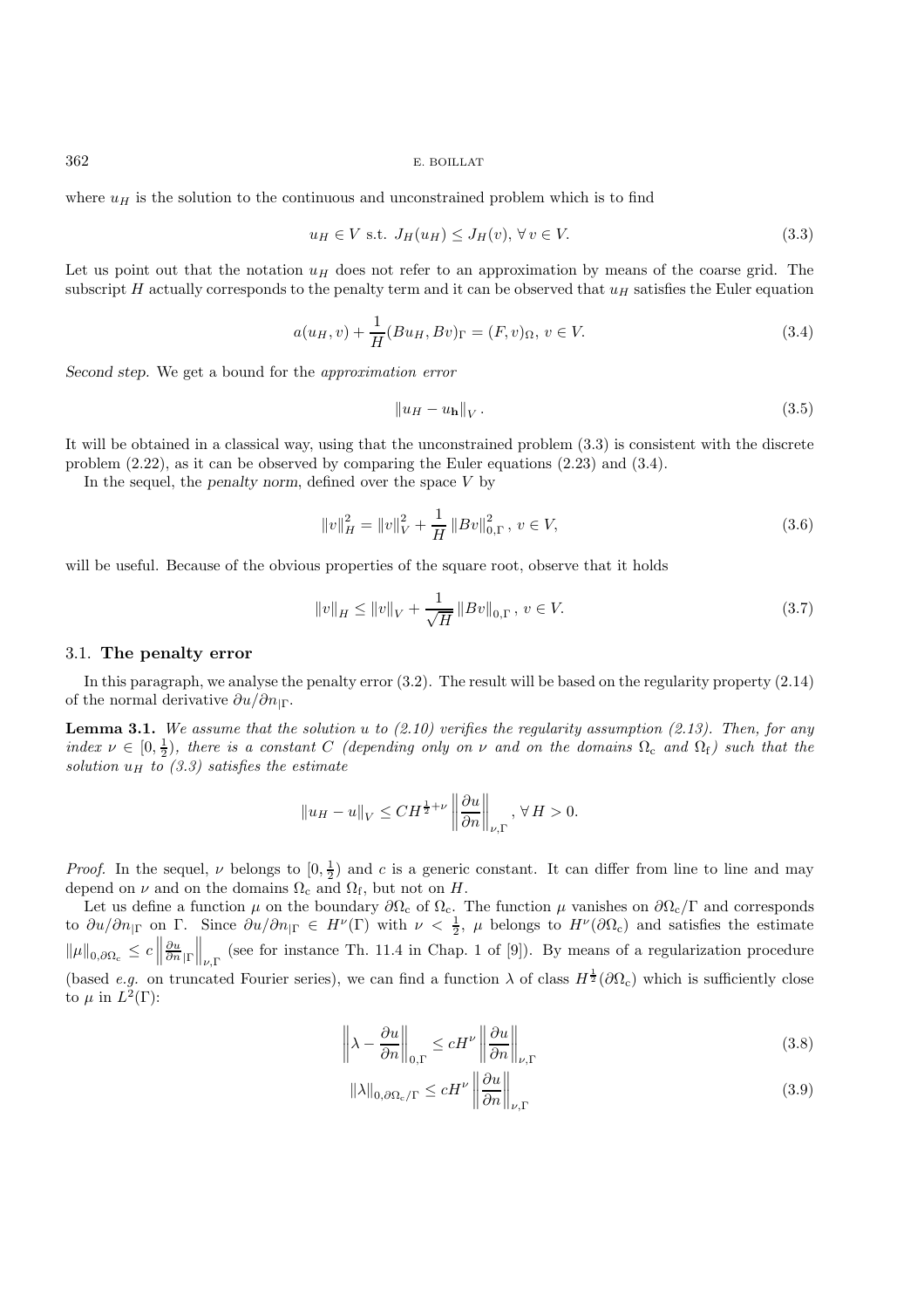and with a norm in  $H^{\frac{1}{2}}(\partial \Omega_c)$  which can be controlled:

$$
\|\lambda\|_{\frac{1}{2},\partial\Omega_c} \le cH^{\nu-\frac{1}{2}} \left\|\frac{\partial u}{\partial n}_{|\Gamma}\right\|_{\nu,\Gamma}.
$$
\n(3.10)

Since the trace operator has a bounded right-inverse from  $H^{\frac{1}{2}}(\partial\Omega_c)$  into  $H^1(\Omega_c)$ , there is a function  $w \in H^1(\Omega_c)$ which satisfies

$$
w_{|\partial\Omega_c} = -\lambda \tag{3.11}
$$

and which is bounded by the norm of  $\lambda$ :

$$
||w||_{1,\Omega_c} \le c ||\lambda||_{\frac{1}{2},\partial\Omega_c} \le cH^{\nu-\frac{1}{2}} ||\frac{\partial u}{\partial n}||_{\nu,\Gamma}.
$$
\n(3.12)

The function  $w : \Omega_c \to \mathbb{R}$  may be extended by zero to the whole domain  $\Omega$ . We thus obtain a function U,

$$
U(x) = \begin{cases} w(x), & \text{if } x \in \Omega_c \\ 0, & \text{if } x \in \Omega/\Omega_c, \end{cases}
$$
\n(3.13)

which belongs to V. Of course,  $||U||_V = ||w||_{1,\Omega_c}$  and it follows from (3.12) that

$$
||U||_{V} \le cH^{\nu - \frac{1}{2}} \left\| \frac{\partial u}{\partial n} \right\|_{\nu, \Gamma}.
$$
\n(3.14)

The value of the jump  $BU$  (see definition (2.7)) of U across the interface  $\Gamma$  is easy to deduce from (3.13) and (3.11),

$$
BU = \lambda_{|\Gamma} \tag{3.15}
$$

and relation (3.8) gives an useful estimate for the  $L^2$ -norm of  $BU - \partial u / \partial n_{\vert \Gamma}$ :

$$
\left\| BU - \frac{\partial u}{\partial n}_{|\Gamma} \right\|_{0,\Gamma} \le c H^{\nu} \left\| \frac{\partial u}{\partial n} \right\|_{\nu,\Gamma} . \tag{3.16}
$$

We now set

$$
z_H = u_H - u + HU \tag{3.17}
$$

and we prove the lemma in two steps. We first estimate  $z_H$  in the space V. We then bound  $u_H - u = z_H - HU$ by means of the triangle inequality.

*First step.* We start from the identity (see  $(3.6)$ )

$$
||z_H||_H^2 = a(z_H, z_H) + \frac{1}{H}(Bz_H, Bz_H)_{\Gamma}.
$$

In both terms  $a(z_H, z_H)$  and  $B(z_H, Bz_H)$ <sub>Γ</sub>, we replace the first factor  $z_H$  by its expression (3.17). We take the variational equation (3.4) for  $u_H$  into account and we use that  $Bu = 0$  because  $u \in H^1(\Omega)$ . Organizing the terms in a proper way, we get

$$
||z_H||_H^2 = (F, z_H)_{\Omega} - a(u, z_H) + Ha(U, z_H) + (BU, Bz_H)_{\Gamma}.
$$

Because of the variational equation (2.16) for u, the two first terms on the right-hand side simplify to  $-(\partial u/\partial n,$  $Bz_H$ )<sub>Γ</sub> and the expression for  $||z_H||_H^2$  is:

$$
||z_H||_H^2 = Ha(U, z_H) + (BU - \partial u/\partial n, Bz_H)_{\Gamma}.
$$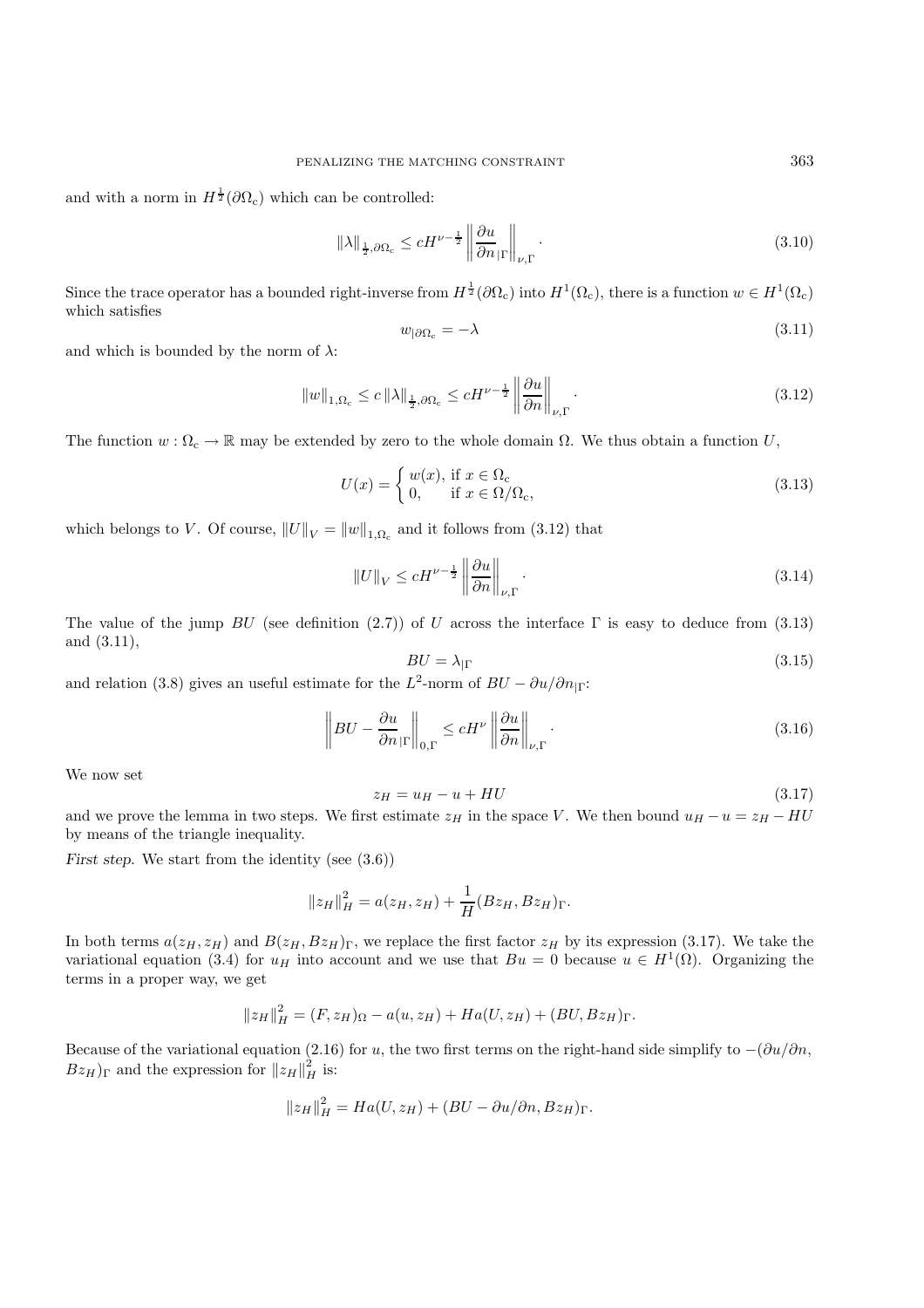We use the Cauchy–Schwarz inequality to show that the right-hand side is less than

$$
H\left\|U\right\|_{V}\left\|z_{H}\right\|_{V}+\left\|BU-\partial u/\partial n\right\|_{0,\Gamma}\left\|B z_{H}\right\|_{0,\Gamma}.
$$

Applying Young's inequality and taking the definition (2.5) of  $||z_H||_H^2$  into account, we get that

$$
||z_H||_H^2 \le cH^2 ||U||_V^2 + cH \left||BU - \frac{\partial u}{\partial n}\right||_{0,\Gamma}^2
$$

The estimates (3.14) for U and (3.16) for  $BU - \partial u / \partial n_{\text{IT}}$  now leads to the conclusion that

$$
\|z_H\|_H \le cH^{\frac{1}{2}+\nu} \left\|\frac{\partial u}{\partial n}\right\|_{\nu,\Gamma}.
$$
\n(3.18)

·

*Second step.* Because of (3.17), we have  $u_H - u = z_H - HU$ . The triangle inequality yields

$$
||u_H - u||_V \le ||z_H||_V + H ||U||_V
$$
\n(3.19)

and the lemma follows from this inequality and the estimates (3.18) for  $||z_H||_V \le ||z_H||_H$  and (3.14) for  $||U||_V$ .  $\Box$ 

**Remark 3.1.** In Lemma 3.1, the order of convergence for  $u_H$  to u when the penalty parameter H tend to zero is arbitrarily close to 1. It is better than the classical convergence result of order  $\frac{1}{2}$  which can be obtained in complete generality for the penalty technique (see Sect. II.4 in [5]).

The literature (see Prop. 4.1 of Sect. II.4 in [5] or Th. 3.1 in [4]) provides an order of convergence of exactly 1. However, this result is only valid under some assumptions about the regularity of the Lagrange multipliers  $\partial u/\partial n_{\Gamma}$ , (see (2.16)) and about the constraint operator B (*e.g.* the range of the adjoint operator of B should be closed). In our framework, those assumptions are unfortunately not fulfilled.

## 3.2. **The approximation error**

Our error analysis is based on the observation that the discrete approximation  $u<sub>h</sub>$  is the best approximation of  $u_H$  with respect to the penalty norm (3.6). This remark is a direct consequence of the discrete Euler equation (2.23) and of the continuous Euler equation (3.4). Hence it holds

**Lemma 3.2.**  $||u_H - u_h||_H$  ≤  $\min_{v \in V_h} ||u_H - v||_H$ .

Lemma 3.2 reduces the analysis of the approximation error to find a good interpolant in  $V<sub>h</sub>$  for any  $U \in V$ with respect to the penalty norm. This is done in the next lemma.

**Lemma 3.3.** *For any*  $U \in V$ *, it holds* 

$$
\min_{v \in V_{\mathbf{h}}} \|U - v\|_{H} \leq C \left( \|U - U^{0}\|_{V} + H \|U^{0}\|_{2, \Omega_{c}} + h \|U^{0}\|_{2, \Omega_{f}} \right)
$$

*where*  $U^0$  *denotes any element of*  $H^2(\Omega)$  *and where the constant*  $C < \infty$  *only depends on the domains*  $\Omega_c$  *and*  $\Omega_f$ *and on the regularity assumptions (2.18).*

*Proof.* In the sequel, U is an element of V,  $U^0$  is any element of  $H^2(\Omega)$  and c is a generic constant. The constant c may differ from line to line but it only depends on the domains  $\Omega_c$  and  $\Omega_f$  and on the regularity assumption (2.18). In particular, it is independent of h, H and of the pair  $(U, U^0)$ .

The idea of the proof is to find a good interpolant for  $U^0$  in the penalty norm and to modify it slightly according to the jumps of  $U$  across the interface  $\Gamma$ .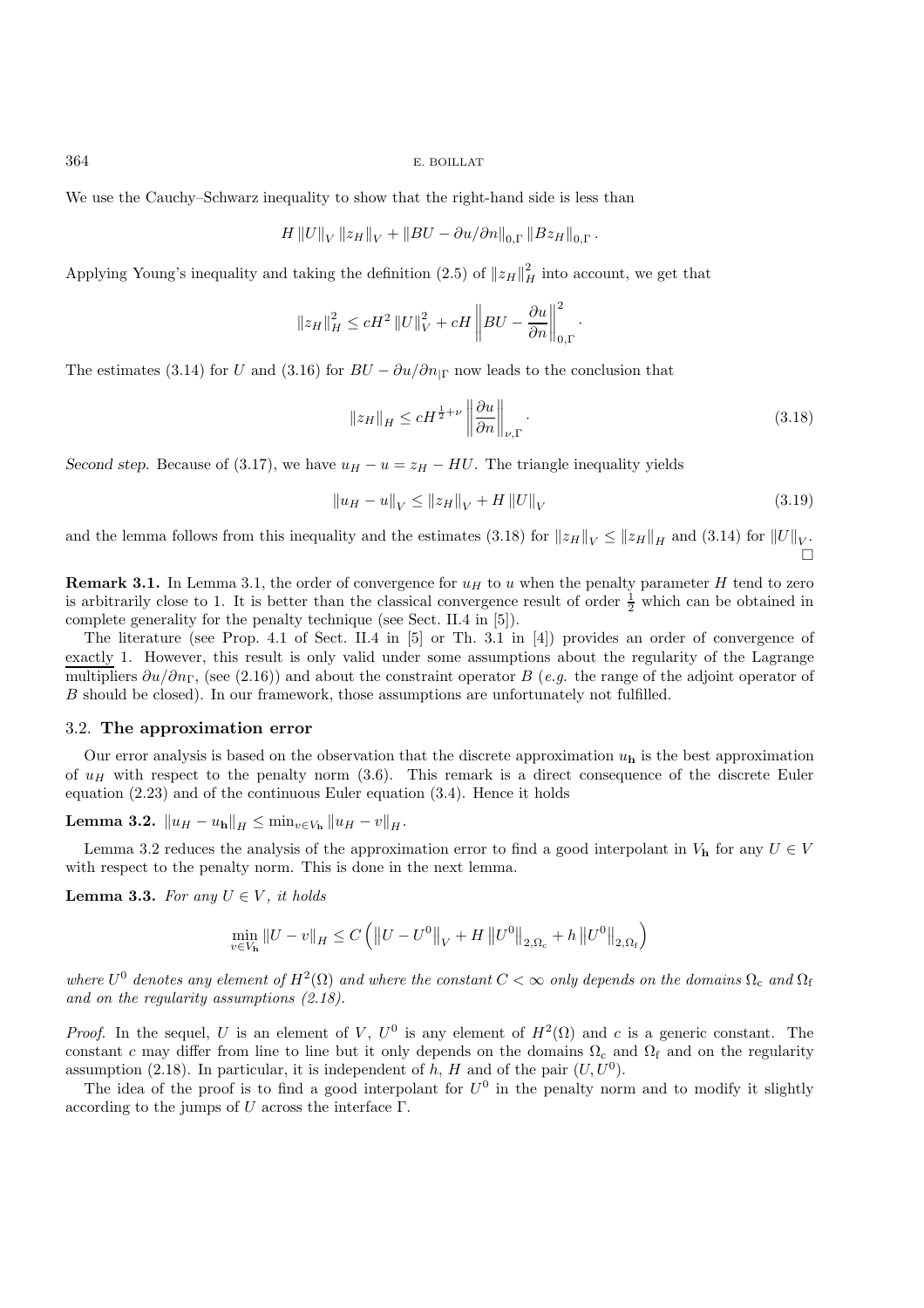*First step.* We define a function  $v_h \in V_h$ . In the domain  $\Omega_c$ ,  $v_h$  is the Lagrange interpolant to  $U^0$  on the mesh  $\mathcal{M}_{H}^{\mathsf{c}}$  and, in the domain  $\Omega_{\mathsf{f}}$ ,  $v_{\mathbf{h}}$  is the Lagrange interpolant to  $U^0$  on the mesh  $\mathcal{M}_{h}^{\mathsf{f}}$ . The approximation properties of the Lagrange interpolant are easily deduced from standard scaling arguments (see [6]). They read

$$
\|U^{0} - v_{\mathbf{h}}\|_{1,\Omega_{c}} \le cH \|U^{0}\|_{2,\Omega_{c}} \text{ and } \|U^{0} - v_{\mathbf{h}}\|_{1,\Omega_{f}} \le ch \|U^{0}\|_{2,\Omega_{f}}
$$
(3.20)

as well as

$$
\left\| U_{\Omega_c}^0 - v_{\mathbf{h}|\Omega_c} \right\|_{0,\Gamma} \le c H^{\frac{3}{2}} \left\| U^0 \right\|_{\frac{3}{2},\Gamma} \text{ and } \left\| U_{\Omega_f}^0 - v_{\mathbf{h}|\Omega_f} \right\|_{0,\Gamma} \le c h^{\frac{3}{2}} \left\| U^0 \right\|_{\frac{3}{2},\Gamma}. \tag{3.21}
$$

We sum the two estimates in (3.20) and we use the inequality (2.6). We get that

$$
\left\|U^{0} - v_{\mathbf{h}}\right\|_{V} \le c\left(H\left\|U^{0}\right\|_{2,\Omega_{c}} + h\left\|U^{0}\right\|_{2,\Omega_{f}}\right). \tag{3.22}
$$

Because of the triangle inequality and of the embedding of  $H^2(\Omega_c)$  and of  $H^2(\Omega_f)$  into  $H^{\frac{3}{2}}(\Gamma)$ , we can deduce from  $(3.21)$  that

$$
\frac{1}{\sqrt{H}}\left\|B(U^0 - v_{\mathbf{h}})\right\|_{0,\Gamma} \le c \left(H\left\|U^0\right\|_{2,\Omega_c} + h\sqrt{\frac{h}{H}}\left\|U^0\right\|_{2,\Omega_f}\right).
$$

We add this result to (3.22) and we use that  $H \geq h$  (see (2.17)). We conclude that

$$
\left\| U^{0} - v_{\mathbf{h}} \right\|_{V} + \frac{1}{\sqrt{H}} \left\| B \left( U^{0} - v_{\mathbf{h}} \right) \right\|_{0,\Gamma} \le c \left( H \left\| U^{0} \right\|_{2,\Omega_{c}} + h \left\| U^{0} \right\|_{2,\Omega_{f}} \right). \tag{3.23}
$$

*Second step.* We now define another function  $w_h \in V_h$ . In the domain  $\Omega_c$ ,  $w_h$  is the Clément's interpolant (see [7]) to  $U - U^0$  on the mesh  $\mathcal{M}_H^c$  and, in the domain  $\Omega_f$ ,  $w_h$  is the Clément's interpolant to  $U - U^0$  on the mesh  $\mathcal{M}_{h}^{\text{f}}$ . The standard property of the Clément's interpolant are summarized below:

$$
||w_{\mathbf{h}}||_{1,\Omega_{\rm c}} \le c ||U - U^{0}||_{1,\Omega_{\rm c}} \text{ and } ||w_{\mathbf{h}}||_{1,\Omega_{\rm f}} \le c ||U - U^{0}||_{1,\Omega_{\rm f}}
$$
\n(3.24)

$$
\left\| U_{\Omega_c} - U_{\Omega_c}^0 - w_{\mathbf{h}|\Omega_c} \right\|_{0,\Gamma} \le c H^{\frac{1}{2}} \left\| U - U^0 \right\|_{1,\Omega_c} \tag{3.25}
$$

and

$$
\left\|U_{|\Omega_{\rm f}} - U_{|\Omega_{\rm f}}^0 - w_{\mathbf{h}|\Omega_{\rm f}}\right\|_{0,\Gamma} \le ch^{\frac{1}{2}} \left\|U - U^0\right\|_{1,\Omega_{\rm f}}.\tag{3.26}
$$

We sum the two relations in (3.24) and we use the estimate (2.6). We get

$$
||w_{\mathbf{h}}||_{V} \le c ||U - U^{0}||_{V}.
$$
\n(3.27)

Since  $U^0$  is of class  $H^1$ , the jump,  $BU^0$ , across the interface  $\Gamma$  is zero. We thus can deduce from (3.25, 3.26) and from the triangle inequality that

$$
\frac{1}{\sqrt{H}}\left\|B(U - w_{\mathbf{h}})\right\|_{0,\Gamma} \le c \left( \left\|U - U^{0}\right\|_{1,\Omega_{c}} + \sqrt{\frac{h}{H}}\left\|U - U^{0}\right\|_{1,\Omega_{f}} \right).
$$

We add this result to (3.27) and we use again that  $H \ge h$  (see (2.17)). We finally obtain

$$
||w_{\mathbf{h}}||_{V} + \frac{1}{\sqrt{H}} ||B(U - w_{\mathbf{h}})||_{0,\Gamma} \le c ||U - U^{0}||_{V}. \qquad (3.28)
$$

*Conclusion.* Let us set

$$
U_h = v_{\mathbf{h}} + w_{\mathbf{h}}.\tag{3.29}
$$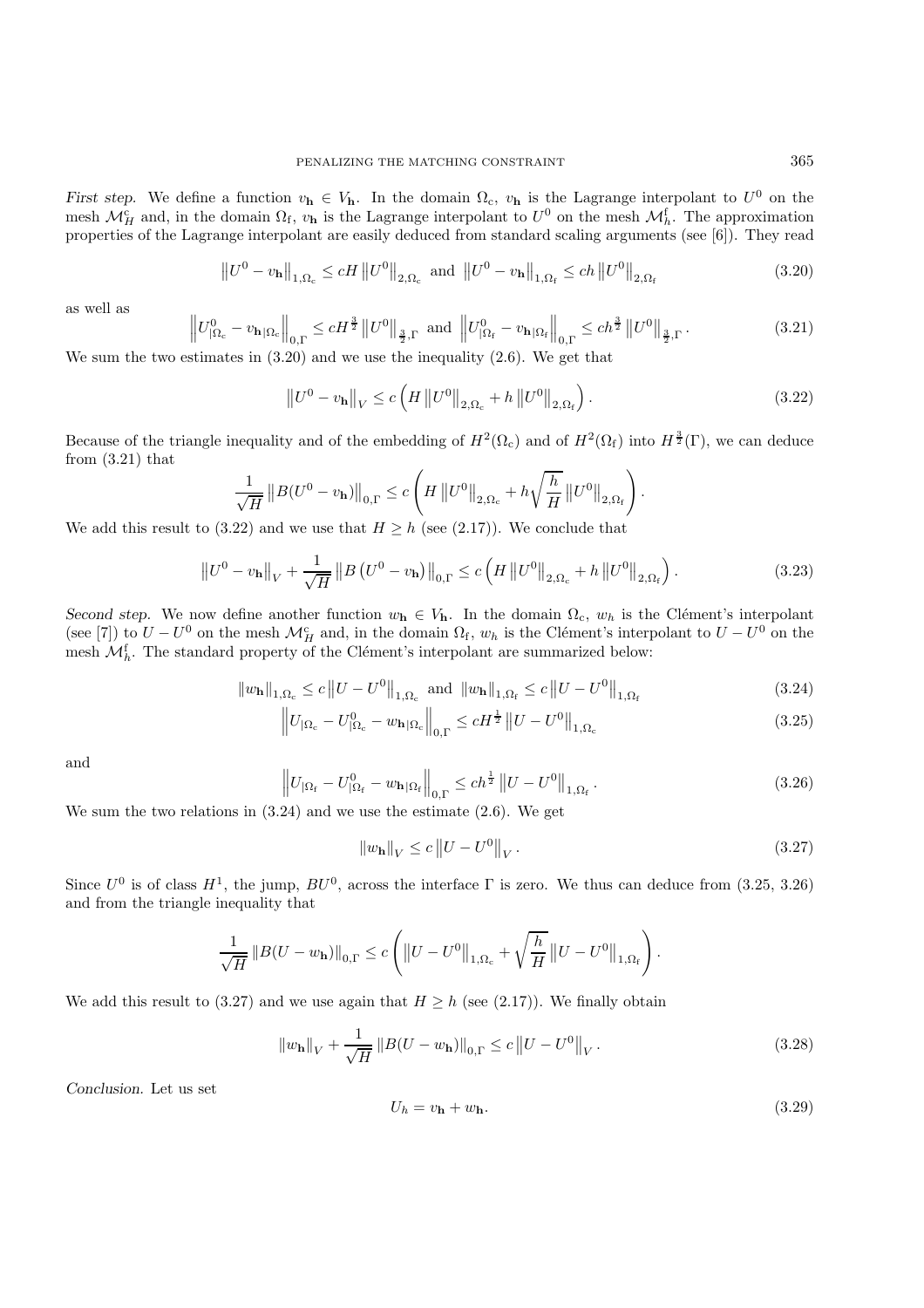Since  $BU^0 = 0$ , we can write

$$
||U - U_h||_V + \frac{1}{\sqrt{H}} ||B(U - U_h)||_{0,\Gamma} =
$$
  

$$
||(U - U^0) + (U^0 - v_h) - w_h||_V + \frac{1}{\sqrt{H}} ||B(U - w_h) + B(U^0 - v_h)||_{0,\Gamma}.
$$
 (3.30)

By construction,  $U_h$  is an element of V and the left-hand side of (3.30) is a bound from above for  $\min_{v \in V} ||U - v||_H$ (see (3.7)). We can prove the lemma by applying the triangle inequality to the right-hand side of (3.30) and by combining the obtained result with the estimates  $(3.23)$  and  $(3.28)$ .

From Lemmas 3.1–3.3 we can deduce the convergence property of our numerical method.

**Theorem 3.1.** *We assume that the solution* u *to (2.10) verifies the regularity assumption (2.13). Then, for any index*  $\nu \in [0, \frac{1}{2})$ , there is a constant C, independent of the mesh sizes h and H and on the data F to *problem (2.10), such that the solution* u**<sup>h</sup>** *to (2.23) satisfies the estimate*

$$
||u - u_{\mathbf{h}}||_{V} \leq C \left( H^{\frac{1}{2} + \nu} ||u||_{2, \Omega_{\rm c}} + h^{\frac{1}{2} + \nu} ||u||_{2, \Omega_{\rm f}} \right). \tag{3.31}
$$

*Proof.* Throughout the proof, c is a generic constant which is independent of h, H and F. It can be different from line to line and may depend on the domains  $\Omega_c$  and  $\Omega_f$  and on the regularity assumption (2.18).

Because of Lemma 3.2, the approximation error  $||u_H - u_h||_H$  may be bounded by the interpolation error for  $u_H$  in the discrete space  $V<sub>h</sub>$ . We estimate the interpolation error by means of Lemma 3.3 with  $U = u_H$  and  $U^0 = u$ . We get that

$$
||u_{H} - u_{h}||_{H} \le c \left( ||u_{H} - u||_{V} + H ||u||_{2,\Omega_{c}} + h ||u||_{2,\Omega_{f}} \right).
$$
\n(3.32)

Because of the triangle inequality,  $||u - u_h||_V \le ||u - u_H||_V + ||u_H - u_h||_V$ , and since the penalty norm is a bound for the V-norm (see  $(3.6)$ ), we can deduce from  $(3.32)$  that

$$
||u - u_{\mathbf{h}}||_{V} \leq c \left( ||u_{H} - u||_{V} + H ||u||_{2,\Omega_{c}} + h ||u||_{2,\Omega_{f}} \right).
$$

Estimating  $||u - u_H||_V$  by means of Lemma 3.1, we obtain that

$$
\|u - u_{\mathbf{h}}\|_{V} \leq c \left( H^{\frac{1}{2} + \nu} \left\| \frac{\partial u}{\partial n} \right\|_{\nu, \Gamma} + H \left\| u \right\|_{2, \Omega_{\rm c}} + h \left\| u \right\|_{2, \Omega_{\rm f}} \right). \tag{3.33}
$$

for some given value of the index  $\nu \in [0, \frac{1}{2})$ . The interface  $\Gamma$  being a part of the boundary  $\partial \Omega_c$ , it holds

$$
\left\|\frac{\partial u}{\partial n}\right\|_{\nu,\Gamma} \le c \left\|u\right\|_{2,\Omega_c}
$$

and we prove the Theorem by substituting this estimate into  $(3.33)$ .

**Remark 3.2.** In the framework of the model problem (2.11, 2.12), it is known that the convergence order of the standard conforming FEM is 1 in the  $H^1$ -norm and 2 in the weaker  $L^2$ -norm (see [6]). Unfortunately, the convergence order of our non-conforming method (3.3) is not open to such an improvement. The reason is that  $u_{\bf h}$  is actually an approximation of the solution  $u_H$  to the penalty problem (3.4). If the approximation error  $u_h - u_H$  certainly converges at higher order in the  $L^2$ -norm, the situation is different for the penalty error  $u_H - u$ . As it can be seen from straightforward one-dimensional examples, the difference  $u_H - u$  is in general of order  $\leq 1$  with respect to H in any kind of norms.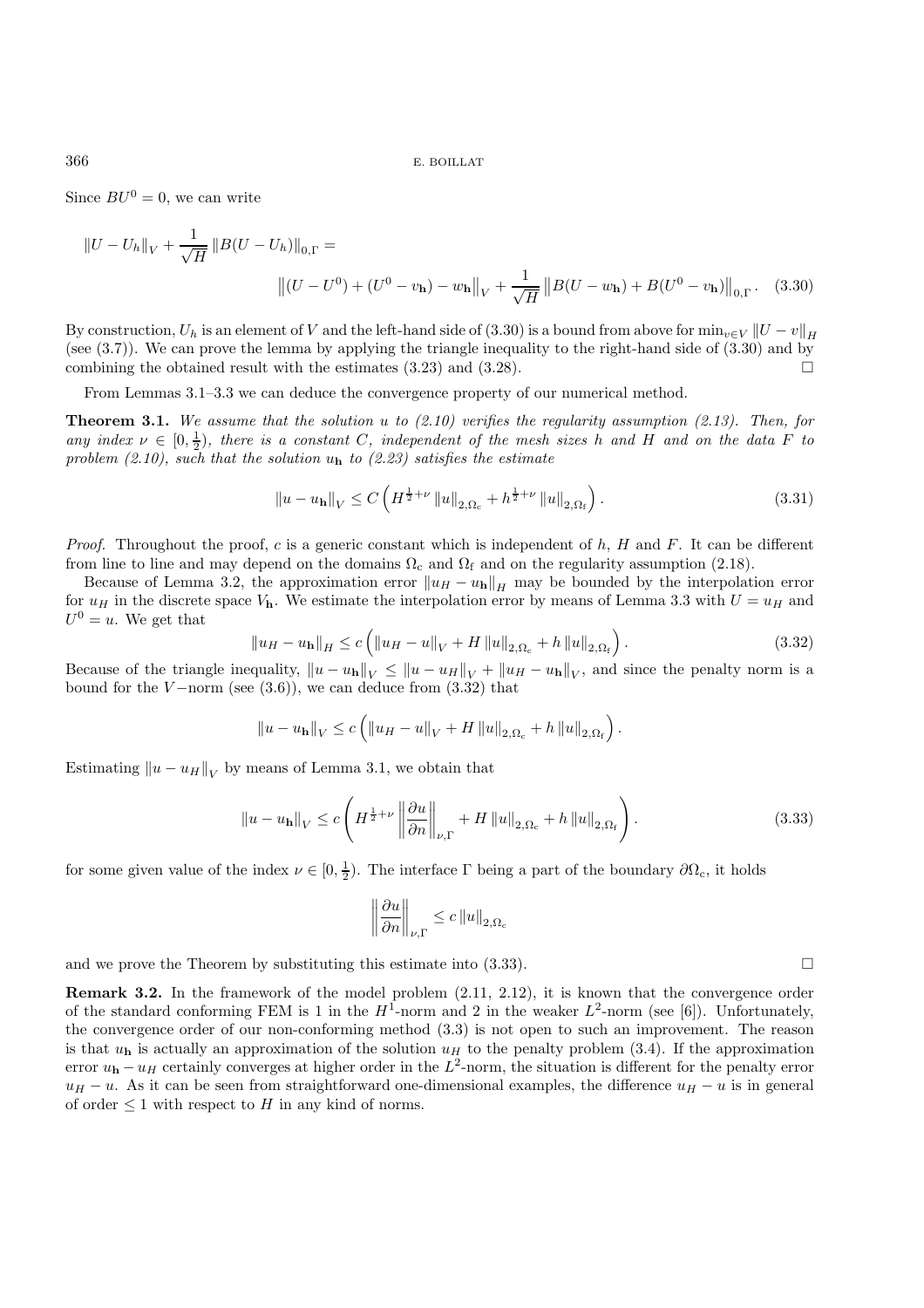## 4. Numerical integration

To simplify the stiffness matrix related to the discrete method (2.22), we propose a numerical integration for the penalty term  $(Bu, Bv)$ <sub>Γ</sub>. We also prove that this operation does not destroy the convergence properties established in Theorem 3.1.

#### 4.1. **The scheme with numerical integration**

We denote by  $\Sigma_H$  the regular grid on the interface  $\Gamma$  which is obtained by restricting the **coarse** mesh  $\mathcal{M}_H^{\text{f}}$ and we call  $W_H$  the space of piecewise constant functions on the grid  $\Sigma_H$ :

$$
W_H = \{ v : \Omega \to \mathbb{R} \mid v_{|\gamma} \in \mathbb{P}^0(\gamma), \forall \gamma \in \Sigma_H \}.
$$
\n
$$
(4.1)
$$

The Lagrange interpolation operator onto the grid  $\Sigma_H$  will be denoted by  $r_H$ . It is defined by

$$
\forall v \in C^{0}(\Gamma), r_{H}v \in W_{H} \text{ and } r_{H}v(G_{\gamma}) = v(G_{\gamma}), \forall \gamma \in \Sigma_{H},
$$
\n
$$
(4.2)
$$

where  $G_\gamma$  is the center of gravity of the element  $\gamma$ . Finally, if f maps  $\Omega$  onto R, the notation  $\nabla_{\Gamma} f(x)$  will be used for the component of  $\nabla f(x)$  collinear to  $\Gamma$  at  $x \in \Gamma$ .

The discrete problem with numerical integration is to find  $w_h \in V_h$  such that it holds

$$
a(w_{\mathbf{h}}, v) + \frac{1}{H} \int_{\Gamma} r_H(Bw_{\mathbf{h}} Bv) d\sigma = (F, v)_{\Omega}, v \in V_{\mathbf{h}}.
$$
\n(4.3)

#### 4.2. **Convergence analysis**

The convergence analysis for the method (4.3) will be based on two results. The first one is an error estimate for the numerical integration formula and can be proved by combining the Bramble lemma with a scaling argument.

**Lemma 4.1.** *If*  $f : \Gamma \to \mathbb{R}$  *is continuous and if*  $\nabla_{\Gamma} f$  *is integrable, then it holds* 

$$
\int_{\Gamma} |f - r_H f| \, \mathrm{d}\sigma \leq CH \int_{\Gamma} |\nabla_{\Gamma} f| \, \mathrm{d}\sigma,\tag{4.4}
$$

*for some constant*  $c < \infty$  *independent of* H *and* f.

The second result is a special case of inverse inequalities in spaces of piecewise polynomial functions. It is true in complete generality in the 2d-case, when the interface Γ is a broken line. In a 3d-case, Γ is a surface and we need a regularity hypothesis for the mesh  $\Sigma_H \otimes \Sigma_h$  obtained by combining the two grids  $\Sigma_H$  and  $\Sigma_h$ . The elements in  $\Sigma_H \otimes \Sigma_h$  are obtained by intersecting the elements of  $\Sigma_H$  with the elements of  $\Sigma_h$ . They are polygons. If  $\tau \in \Sigma_H \otimes \Sigma_h$  we denote by  $\alpha(\tau)$  its minimum angle and the assumption we need is a regularity hypothesis. There must be a constant  $\alpha_0$ , independent of  $H, h > 0$ , such that it holds

$$
\alpha(\tau) \ge \alpha_0 > 0, \forall \tau \in \Sigma_H \otimes \Sigma_h. \tag{4.5}
$$

We now state the inverse inequality we are going to use.

**Lemma 4.2.** *There is a constant*  $c < \infty$  *depending only on the domain*  $\Omega$  *and on the number*  $\alpha_0$  *in hypothesis (4.5) such that it holds*

$$
\int_{\Gamma} |\nabla_{\Gamma} B v B w| \, \mathrm{d}\sigma \le c \, \|Bv\|_{\frac{1}{2}, \Gamma} \, \|Bw\|_{\frac{1}{2}, \Gamma} \,, \tag{4.6}
$$

*for any*  $v, w \in V_h$ .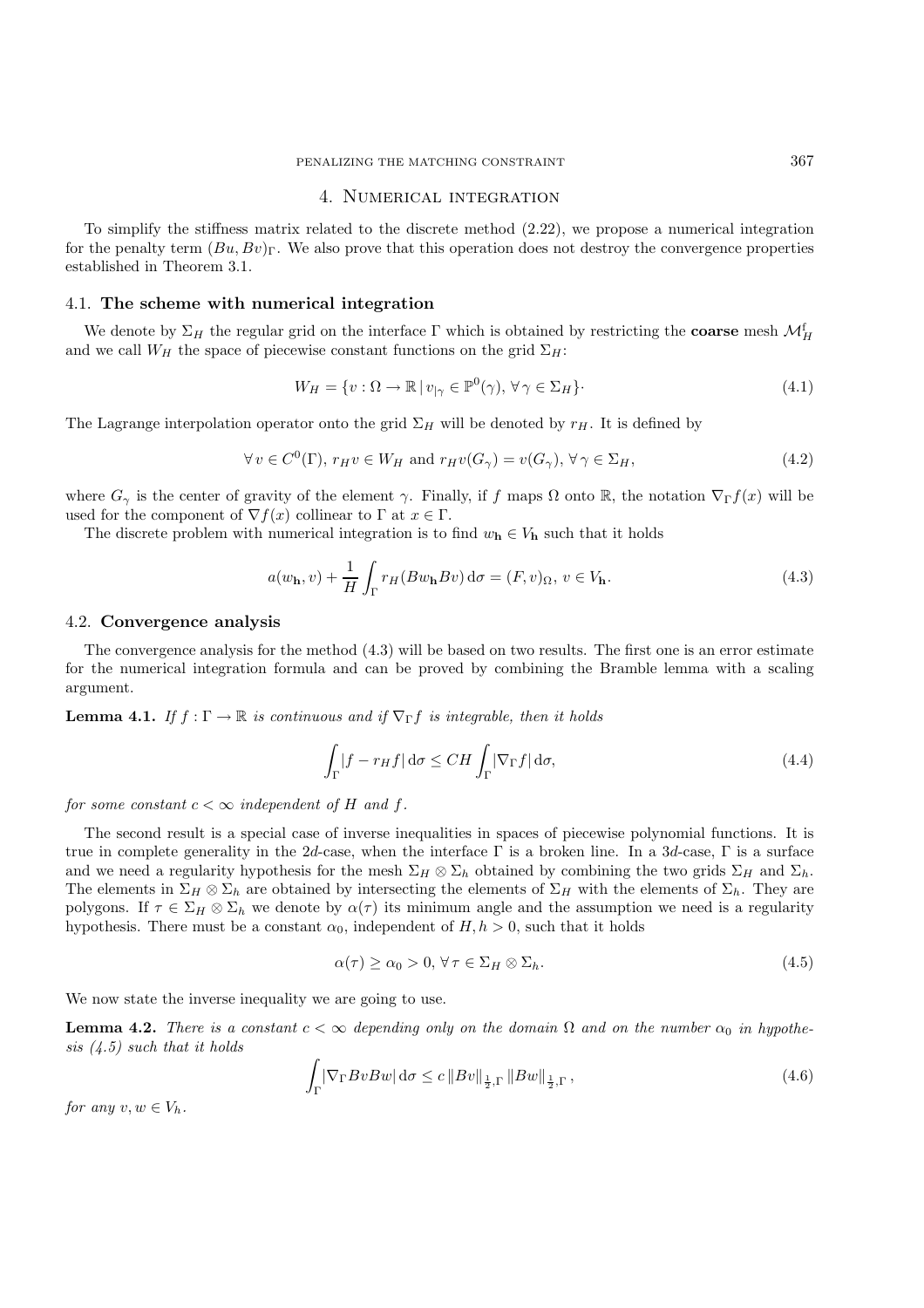*Proof.* In that proof, c denotes a constant depending only on  $\Omega$  and  $\alpha_0$  but which may differ from line to line. We only give the proof for the 3d-case. It can be easily transposed to the 2d-case.

Let  $\tau \in \Sigma_H \otimes \Sigma_h$ . Since  $\nabla_{\Gamma} BvBw = Bv\nabla_{\Gamma} Bw + Bv\nabla_{\Gamma} Bw$ , we can use the Hölder's inequality between  $L^4$ and  $L^{\frac{4}{3}}$  to get the estimate

$$
\int_{\tau} \left| \nabla_{\Gamma} B v B w \right| d\sigma \leq \left\| B v \right\|_{L^{4}(\tau)} \left\| \nabla_{\Gamma} B w \right\|_{L^{\frac{4}{3}}(\tau)} + \left\| B w \right\|_{L^{4}(\tau)} \left\| \nabla_{\Gamma} B v \right\|_{L^{\frac{4}{3}}(\tau)}.
$$

The Sobolev imbedding of  $H^{\frac{1}{2}}(\tau)$  into  $L^4(\tau)$  (see Th. 7.57(a) in [1]) implies that

$$
\int_{\tau} |\nabla_{\Gamma} B v B w| d\sigma \le c \left( \|Bv\|_{\frac{1}{2}, \tau} \|\nabla_{\Gamma} B w\|_{L^{\frac{4}{3}}(\tau)} + \|Bw\|_{\frac{1}{2}, \tau} \|\nabla_{\Gamma} B v\|_{L^{\frac{4}{3}}(\tau)} \right). \tag{4.7}
$$

Observe now that because of assumption (4.5) and of a standard scaling argument it holds

$$
\|\nabla_{\Gamma} f\|_{L^{\frac{4}{3}}(\tau)} \le c \|f\|_{\frac{1}{2},\tau} \tag{4.8}
$$

for any linear function f defined over the polygon  $\tau \in \Sigma_H \otimes \Sigma_h$ . As v and w both belong to  $V_h$ , we may apply (4.8) to  $f = Bv$  and to  $f = Bw$  on the right-hand side of (4.7). The conclusion is that

$$
\int_{\tau} \left| \nabla_{\Gamma} B v B w \right| d\sigma, \leq c \left\| B v \right\|_{\frac{1}{2}, \tau} \left\| B w \right\|_{\frac{1}{2}, \tau}, \forall \tau \in \Sigma_H \otimes \Sigma_h.
$$

The lemma is now proved by summing the above relation for any  $\tau \in \Sigma_H \otimes \Sigma_h$ . We just have to use the Cauchy–Schwarz inequality to bound the sum  $\sum_{\tau} ||Bv||_{\frac{1}{2},\tau} ||Bw||_{\frac{1}{2},\tau}$  appearing on the right-hand side by the product  $\|Bv\|_{\frac{1}{2},\Gamma} \|Bw\|_{\frac{1}{2}}$  $\frac{1}{2}$ , Γ.

We now prove the convergence properties of the discrete scheme (4.3).

**Theorem 4.1.** *We assume that the solution* u *to (2.10) verifies the regularity assumption (2.13). Then, for any index*  $\nu \in [0, \frac{1}{2})$ , there is a constant C, independent of the mesh sizes h and H and of the data F to *problem (2.10), such that the solution* w**<sup>h</sup>** *to (4.3) satisfies the estimate*

$$
||u - w_{\mathbf{h}}||_{V} \leq C \left( H^{\frac{1}{2} + \nu} ||u||_{2, \Omega_{c}} + h^{\frac{1}{2} + \nu} ||u||_{2, \Omega_{f}} \right).
$$
\n(4.9)

*Proof.* We choose the test function v as  $v = u_h - w_h$  in the Euler equations (2.23) and (4.3) for  $u_h$  and  $w_h$  and we subtract the result. We get that

$$
||u_{\mathbf{h}} - w_{\mathbf{h}}||_V^2 - \frac{1}{H} \int_{\Gamma} r_H(Bw_{\mathbf{h}}B(u_{\mathbf{h}} - w_{\mathbf{h}})) d\sigma + \frac{1}{H}(Bu_{\mathbf{h}}, B(u_{\mathbf{h}} - w_{\mathbf{h}}))_{\Gamma} = 0.
$$

Adding the term  $\frac{1}{H} \int_{\Gamma} r_H (Bu_h B(u_h - w_h)) d\sigma$  on both sides yields

$$
||u_{\mathbf{h}} - w_{\mathbf{h}}||_V^2 \leq \frac{1}{H} \left( \int_{\Gamma} r_H(Bu_{\mathbf{h}}B(u_{\mathbf{h}} - w_{\mathbf{h}})) d\sigma - (Bu_{\mathbf{h}}, B(u_{\mathbf{h}} - w_{\mathbf{h}}))_{\Gamma} \right).
$$

Since  $(Bu_h, B(u_h-w_h))$ Γ =  $\int_{\Gamma} Bu_hB(u_h-w_h) d\sigma$ , the right-hand side can be bounded by means of Lemmas 4.1 and 4.2:

$$
\|u_{\mathbf{h}} - w_{\mathbf{h}}\|_{V}^{2} \le c \|Bu_{\mathbf{h}}\|_{\frac{1}{2},\Gamma} \|B(u_{\mathbf{h}} - w_{\mathbf{h}})\|_{\frac{1}{2},\Gamma}
$$
(4.10)

where  $c$  does not depend on  $H$  and  $h$ .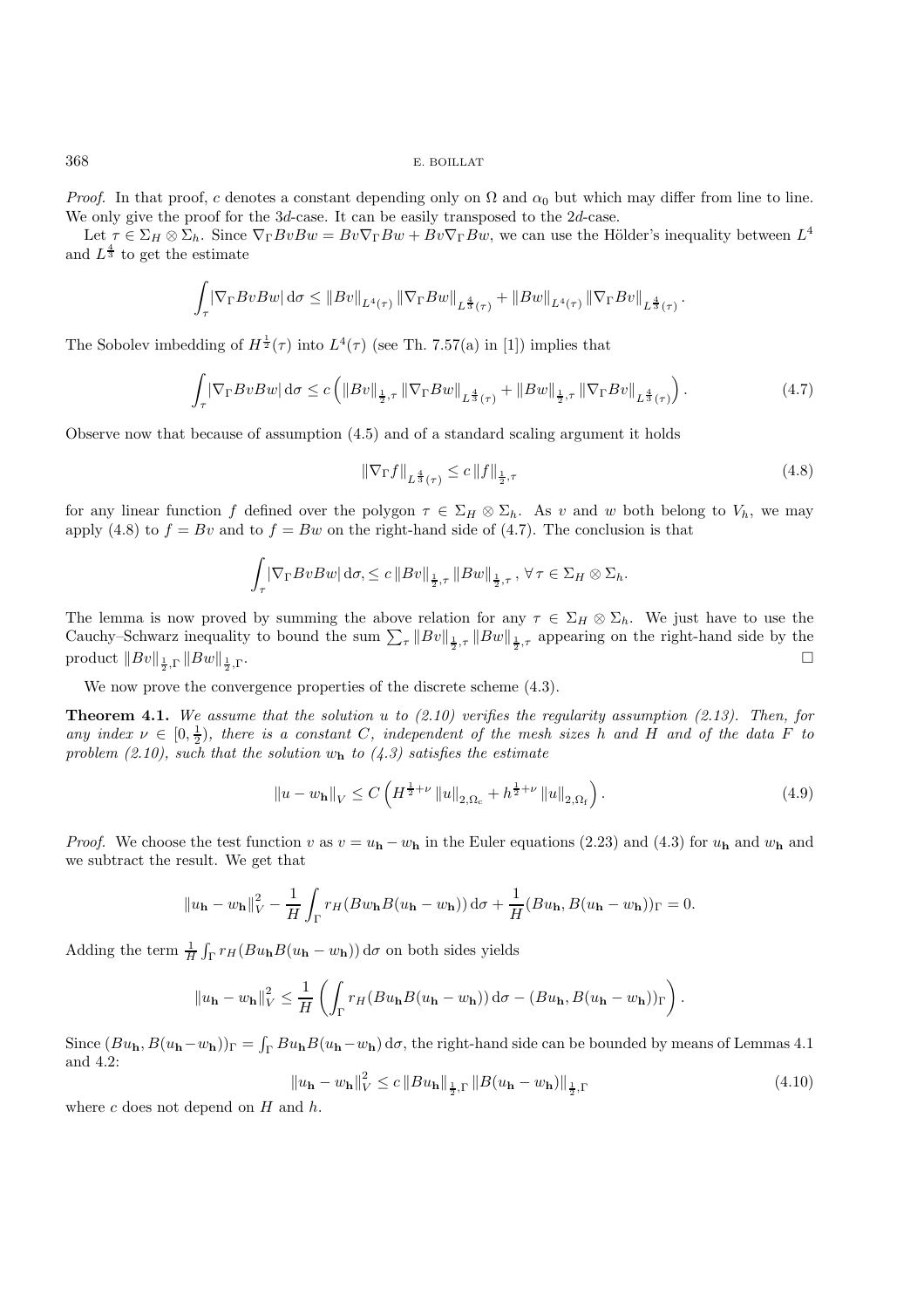Observe now that  $Bu_h = B(u_h-u)$ , because  $Bu = 0$  and recall that the jump operator B is continuous from V into  $H^{\frac{1}{2}}(\Gamma)$ . We thus can improve the estimate (4.10). It now reads  $||u_{\mathbf{h}} - w_{\mathbf{h}}||_V^2 \le c ||u_{\mathbf{h}} - u||_V ||u_{\mathbf{h}} - w_{\mathbf{h}}||_V$ or, after dividing by  $||u_{\mathbf{h}} - w_{\mathbf{h}}||_{V}$ ,

$$
||u_{\mathbf{h}} - w_{\mathbf{h}}||_V \leq c ||u_{\mathbf{h}} - u||_V.
$$

In view of this relation, the Theorem 4.1 is a direct consequence of the triangle inequality and of the convergence properties of  $u<sub>h</sub>$  proved in Theorem 3.1.

**Remark 4.1.** If we replace the factor  $\frac{1}{H}$  in front of the penalty term in (4.3) by  $\frac{a}{H}$ , where a is a positive constant independent of the mesh sizes  $H$  and  $h$ , the error estimate (4.9) will still be valid. However, the constant C involved in  $(4.9)$  will depend on a. An open question is to find the optimal value for a such that  $C = C(a)$  is minimum.

## 5. Implementation of the penalty term in the stiffness matrix

In this section, we consider the part of the stiffness matrix which is related to the penalty term in (4.3). We explain how to construct it when the connectivity tables of the grid  $\Sigma_H$  and of the grid  $\Sigma_h$ , obtained by restricting the meshes  $\mathcal{M}_{H}^{c}$  and  $\mathcal{M}_{h}^{f}$ , are known. In a 3d-problem, we shall see that this operation amounts to localize a set of points in a triangular mesh.

If meas( $\gamma$ ) and  $C_{\gamma}$  denote the area and the center of any element  $\gamma \in \Sigma_H$ , the definition (4.2) of the interpolation operator  $r_H$  reduces the penalty term to

$$
\int_{\Gamma} r_H(BwBv) d\sigma = \sum_{\gamma \in \Sigma_H} \text{meas}(\gamma) Bw(C_{\gamma}) Bv(C_{\gamma}), \forall w, v \in V_{\mathbf{h}}.
$$
\n(5.1)

Let now  $P_1 \dots P_N$  be the nodes in the non-compatible mesh  $\mathcal{M}_H^c \cup \mathcal{M}_h^c$  and let  $\varphi_j$  be the shape function associated to  $P_j$ ,  $j = 1...N$ :

$$
\varphi_j \in V_{\mathbf{h}} \text{ and } \varphi_j(P_i) = \delta_{ij}, \, i = 1 \dots N. \tag{5.2}
$$

If **w** and  $\mathbf{v} \in \mathbb{R}^N$  are the components of the functions  $w, v \in V_{\mathbf{h}}$  in the family of shape functions:

$$
w = \sum_{j=1}^{N} w_j \varphi_j
$$
 and  $v = \sum_{j=1}^{N} v_j \varphi_j$ ,

we can rewrite the relation (5.1) in a matrix form. It reads

$$
\int_{\Gamma} r_H(BwBv) d\sigma = \mathbf{w}^T \left( \sum_{\gamma \in \Sigma_H} \text{meas}(\gamma) \mathbf{b}(\gamma) \mathbf{b}(\gamma)^T \right) \mathbf{v}.
$$
\n(5.3)

In (5.3), the vector  $\mathbf{b}(\gamma)$ ,  $\gamma \in \Sigma_H$ , is defined by:

$$
b(\gamma)_j = B\varphi_j(C_\gamma) = \varphi_j_{|\Omega_f}(C_\gamma) - \varphi_j_{|\Omega_c}(C_\gamma), \ j = 1 \dots N
$$
\n(5.4)

and the part of the stiffness matrix related to the penalty term is exactly

$$
R = \sum_{\gamma \in \Sigma_H} \text{meas}(\gamma) \mathbf{b}(\gamma) \mathbf{b}(\gamma)^T.
$$

If we intend to solve the discrete problem (4.3) by means of an iterative scheme (like the conjugate gradient method), it is not necessary to construct R explicitly. Storing the vectors  $\mathbf{b}(\gamma)$  is enough and we benefit from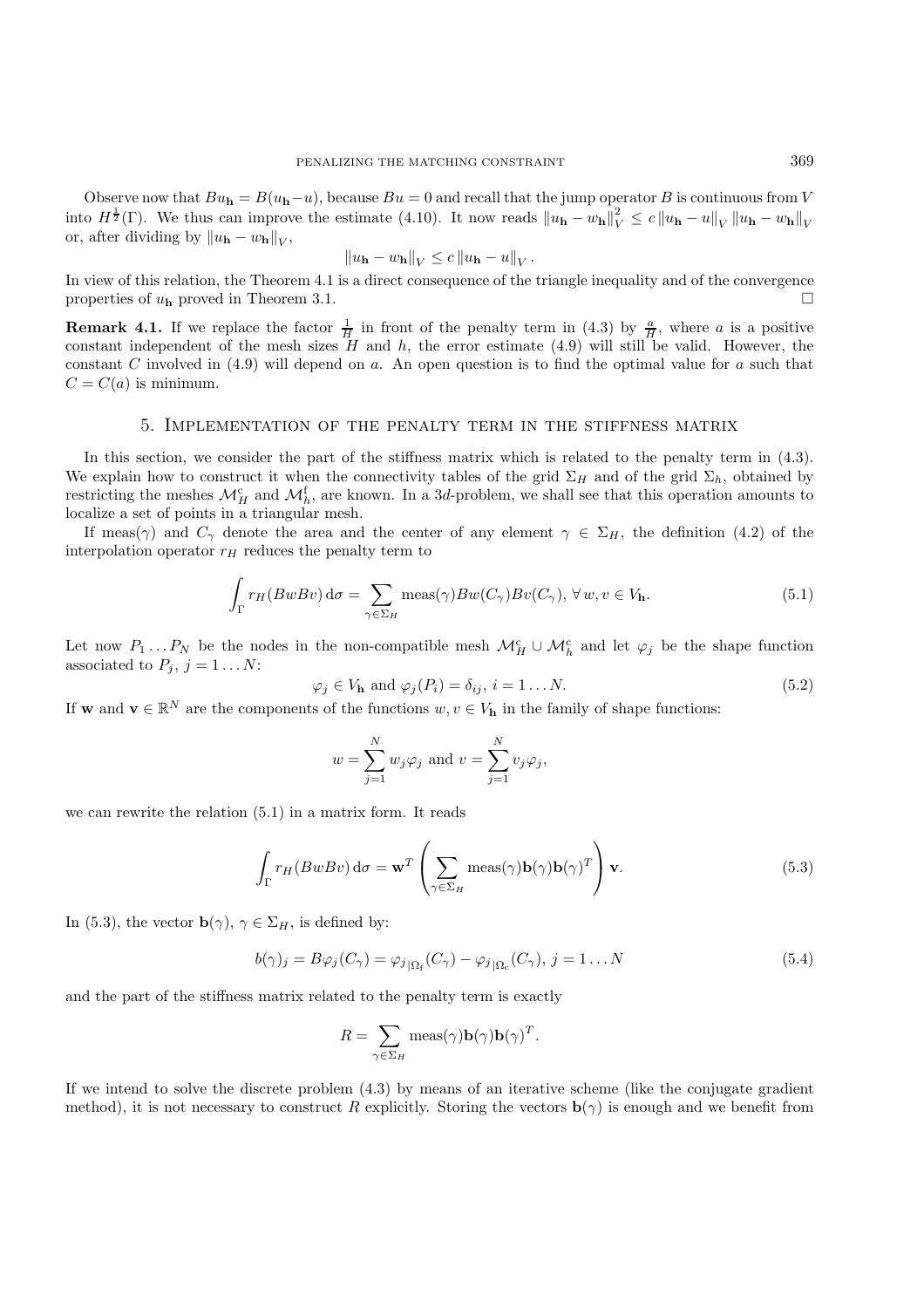

FIGURE 2. Examples of meshes used with the mortaring technique.

their sparse structure. For any  $\gamma \in \Sigma_H$ , the vector **b**( $\gamma$ ) has actually at most six non-zero components in a 3d-problem and only four in a 2d-problem.

If  $\gamma$  is a given element of  $\Sigma_H$  and if the problem is three-dimensional, the three first non-zero components of **b**( $\gamma$ ) correspond to the vertices  $P_{K_1}$ ,  $P_{K_2}$  and  $P_{K_3}$  of the triangle  $\gamma$ . The indices  $K_1, K_2$  and  $K_3$  are of course available in the connectivity table and we have

$$
b(\gamma)_{K_1} = b(\gamma)_{K_2} = b(\gamma)_{K_3} = -\frac{1}{3}.\tag{5.5}
$$

To construct the three other non-zero components of  $\mathbf{b}(\gamma)$ , we have to find a triangle  $\gamma' \in \Sigma_h$  containing  $C_{\gamma}$ . Such a triangle exists and we denote its vertices by  $P_{k_1}$ ,  $P_{k_2}$  and  $P_{k_3}$ . Determining the indices  $k_1, k_2$  and  $k_3$  as well as the two coefficients  $\xi, \eta \in [0, 1]$  such that it holds

$$
OC_{\gamma} = \xi OP_{k_1} + \eta OP_{k_1} + (1 - \xi - \eta) OP_{k_3}
$$

amounts to the classical problem of locating a point in a triangular mesh. Once  $k_1, k_2, k_3, \eta$  and  $\xi$  are known, we can set

$$
b(\gamma)_{k_1} = \xi, \quad b(\gamma)_{k_2} = \eta \quad \text{and} \quad b(\gamma)_{k_3} = 1 - \xi - \eta.
$$
 (5.6)

## 6. Numerical results

The goal of this section is to demonstrate the efficiency of the numerical scheme (4.3). We consider the model problem (2.11, 2.12) in  $d = 2$  dimensions. The domain  $\Omega$  is a square domain,  $\Omega = (0, 10)^2$ , and the right-hand side  $F$  is adjusted in such a way that the exact solution is the product of a polynomial factor (to fulfil the boundary condition (2.12)) and of a Gaussian factor of radius 1.25:

$$
u(x,y) = x^2(x-10)^2y^2(y-10)^2 \exp\left(-\frac{(x-5)^2+(y-5)^2}{(1.25)^2}, (x,y)\in\Omega.\right)
$$
(6.1)

The domain  $\Omega_f$ , to be equipped with a fine mesh, is defined as the central square  $\Omega_f = (2.5, 7.5)^2$  and the domain  $\Omega_c$ , to be meshed coarsely, is the complementary of  $\Omega_f$  in  $\Omega$  (see Fig. 2).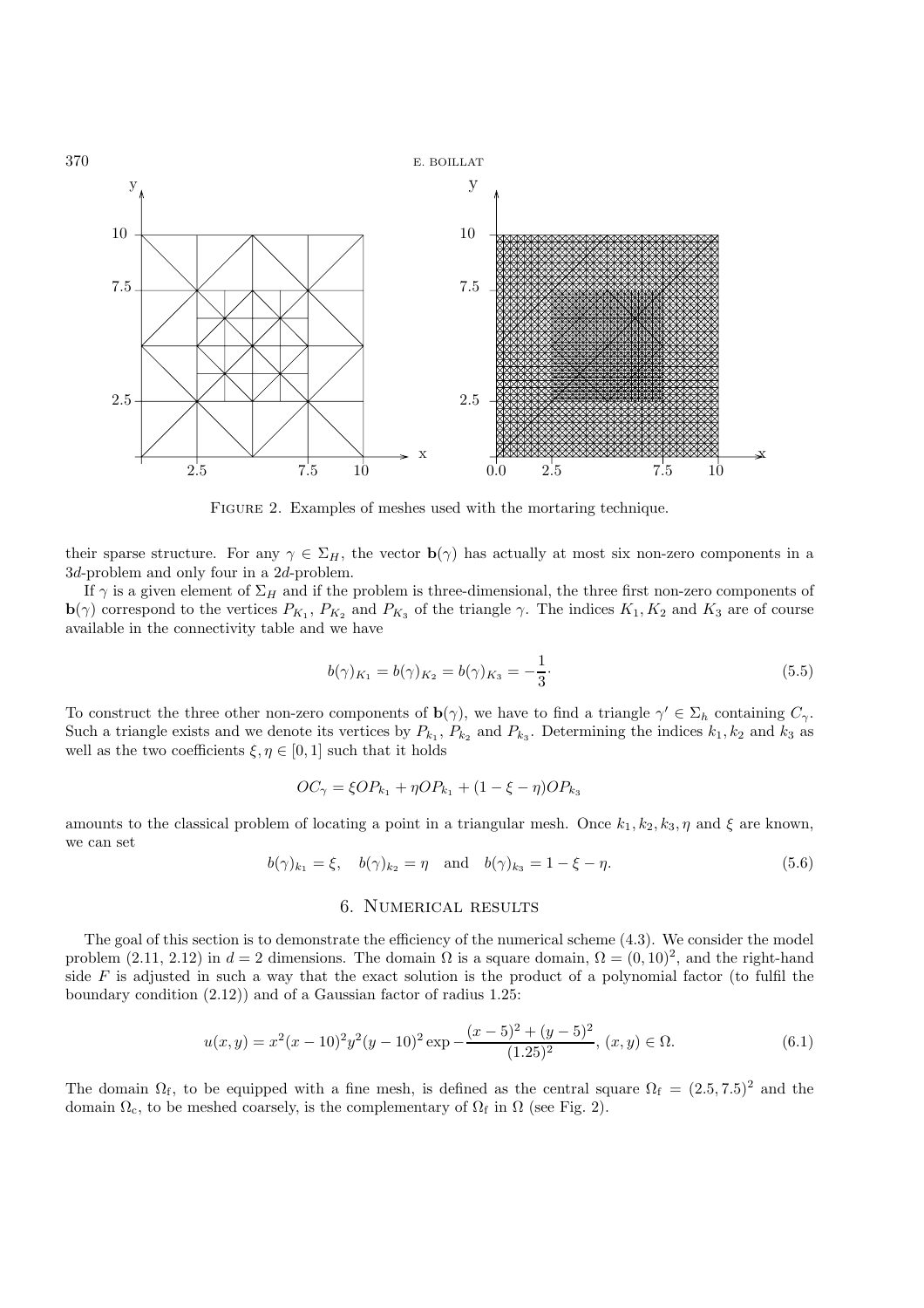|               | mesh    No. $1$   No. $2$   No. $3$   No. $4$   No. $5$   No. $6$   No. $7$ |  |  |  |
|---------------|-----------------------------------------------------------------------------|--|--|--|
| H             | $\parallel$ 2.5000   1.7677   1.2500   0.8839   0.6250   0.4419   0.3125    |  |  |  |
| $\mathsf{L}h$ | $1.2500$ 0.8839 0.6250 0.4419 0.3125 0.2210 0.1562                          |  |  |  |

TABLE 1. The value of the discretisation parameters.



Figure 3. Error comparisons.

To approach the solution u to the model problem (2.11, 2.12) with the non-conforming FEM (4.3), we meshed the two domains  $\Omega_f$  and  $\Omega_c$  independently. A rough analysis, based on the explicit formula (6.1), shows that the  $H^2(\Omega_f)$  semi-norm of u is, at least, twice larger than its  $H^2(\Omega_c)$  semi-norm. To balance the two contributions in the error estimate (4.9), we thus kept a ratio of 1 : 2 between the fine mesh size, h, and the coarse mesh size, H. We computed the discrete solution to problem  $(4.3)$  for seven different meshes. The values of H and h which have been used can be found in Table 1 and the first and last meshes are represented in Figure 2. Observe also that the factor  $\frac{1}{H}$  in front of the penalty term in (4.3) has been replaced by  $\frac{10^4}{H}$  to improve convergence (see Rem. 4.1).

The error  $||u - w_h||_1$  between the exact solution u to the model problem and its numerical approximation  $w_h$ is plotted in Figure 3 as a function of the number of nodes (log-log scale).

At the same time, we applied the standard conforming FEM to the problem (2.11, 2.12). We performed again seven different computations with seven different meshes. For the purpose of comparison, the  $H^1(\Omega)$ -norm of the error has been represented as a function of the number of nodes (log-log scale) in Figure 3. The conclusion which we can draw is obvious. In the framework of the chosen test case and for equivalent error level, the non-conforming technique (4.3) uses about  $e^{0.5} \approx 1.65$  times less nodes than the standard conforming method.

The last curve in Figure 3 represents the error measured when the penalty term has been dropped from (4.3). It appears that this method is no more converging which emphasizes the importance of the penalty term. When the penalty term is dropped, observe that the solution to (4.3) actually converges to a function satisfying the boundary condition (2.12) as well as the Helmoltz problem (2.11), but separately in  $\Omega_f$  and  $\Omega_c$  and with Neumann homogeneous conditions on both sides of the interface  $\Gamma = \overline{\Omega_f} \cap \overline{\Omega_c}$ .